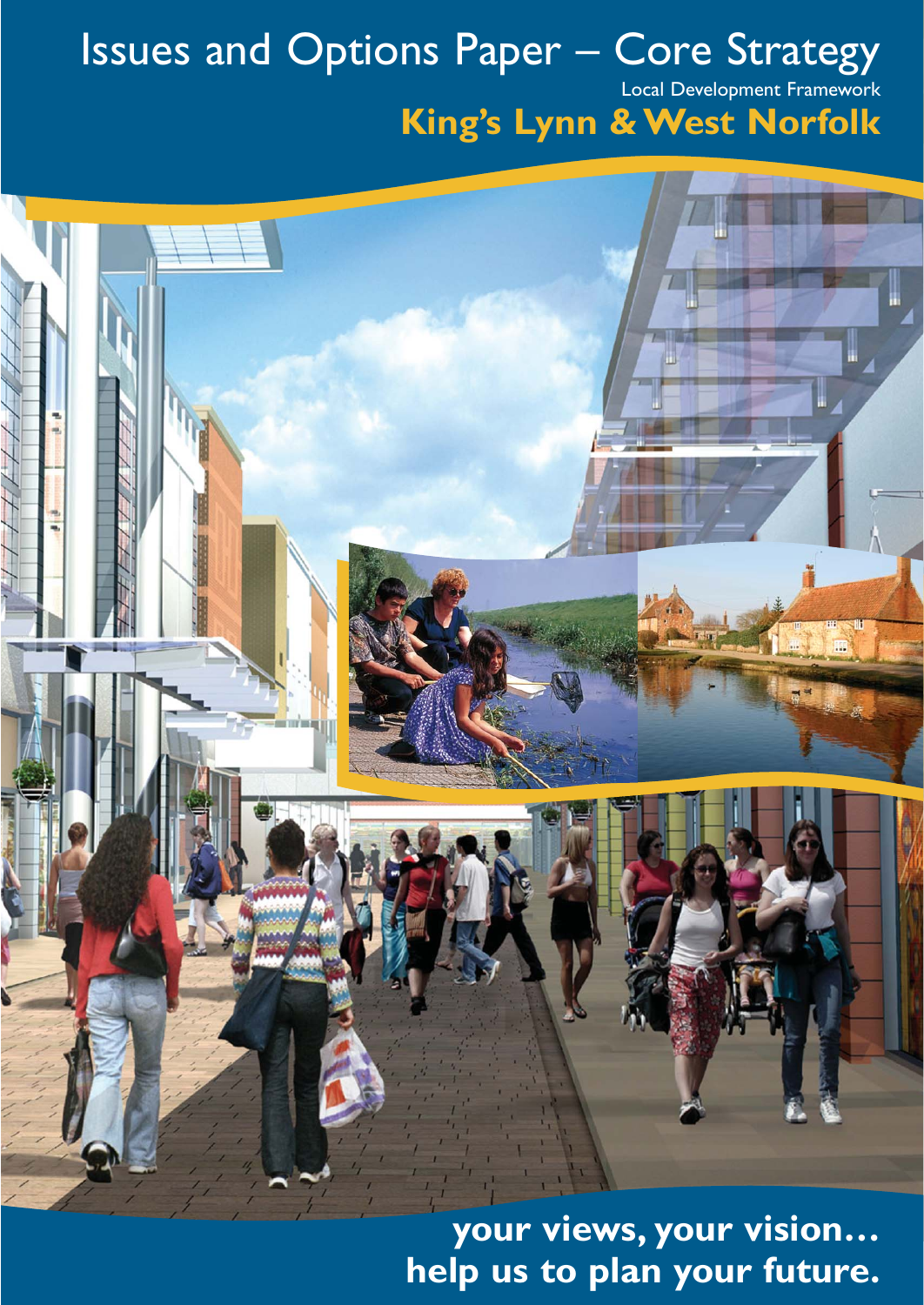#### **Introduction**

The issues and options for the future development of the borough are described in pages 1-4. Pages 5-12 describe the context of this paper. A Sustainability Appraisal of the issues and options is available as a separate document.

#### **King's Lynn & West Norfolk**

The Borough of King's Lynn & West Norfolk is about 100 miles north of London and stretches from the north Norfolk coast, along the eastern side of The Wash, through the Marshland, Fens and Brecks to the borders of Lincolnshire,

Cambridgeshire and Suffolk.The borough covers an area of some 550 square miles (142,880 hectares) and the population in mid-2003 was 137,900.The main centre is King's Lynn, though the borough also includes the towns of Downham Market and Hunstanton and more than 100 rural villages.

#### **The existing Local Plan**

The King's Lynn and West Norfolk Local Plan was adopted in November 1998 and forms part of the Development Plan for the Borough of King's Lynn and West Norfolk.The Development Plan also includes the Norfolk Structure Plan, Minerals Local Plan and Waste Local Plan.The existing Local Plan extends to 2006 and came into operation in 1993. It was based on the Norfolk Structure Plan operative at that time.

The Local Plan's strategic statement sets out its guiding principles which are reflected in policies to:

- **•** conserve important habitats and encourage habitat creation;
- **conserve natural resources:**
- foster the local economy by enabling retail, employment, tourism and the diversification of agriculture and the rural economy;
- **•** provide for community needs in housing, health and leisure; and

The Local Plan's geographic strategy focuses major development (that is employment, leisure and housing) on King's Lynn; provides for limited expansion at Downham Market; and restrains growth at Hunstanton. It concentrates retail development in King's Lynn, with some provision in Downham Market and Hunstanton. Employment provision is made at King's Lynn and Downham Market.The Local Plan also sets out the borough's housing provision from 1993 to 2006 (9,810 homes through previously planned developments and new sites).

You can buy the full Local Plan from the Planning Department or view it on our website www.westnorfolk.gov.uk. A summary version is also available.



#### **The New Local Development Framework**

In 2004, the Local Plan system was abolished by law (though the existing Local Plan remains valid until September 2007), being replaced by the new system of Local Development Frameworks.The Local Development Framework (LDF) comprises several documents and saved policies (local and strategic).These deal with different issues or geographical areas.When taken as a whole the LDF's objective is to set out the Council's policies on the development and use of land in the borough. Background material and supporting evidence, which are not part of the LDF, will underpin policies.

**•** promote sustainability.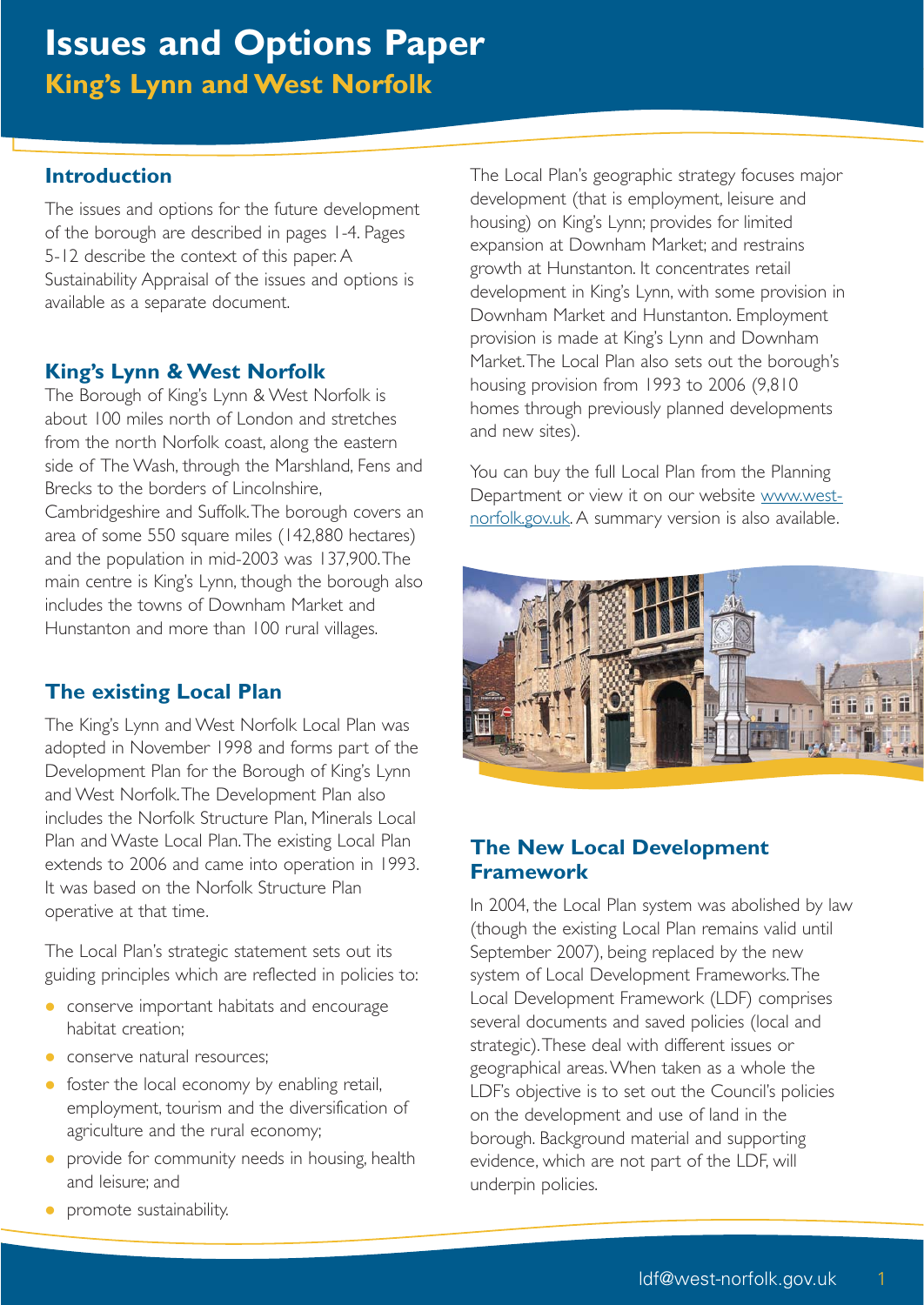### Issues and options:



*Figure 1:The Local Development Framework*

As illustrated above the LDF comprises a portfolio of documents:

Local Development Scheme: sets out the project plan.

Statement of Community Involvement: sets out the standards that authorities will achieve on involving local communities in the preparation of local development documents and development control decisions.The Statement of Community Involvement is not a development plan document but is subject to independent examination.

Annual Monitoring Report: part of the LDF, the Annual Monitoring Report will assess the implementation of the Local Development Scheme and the extent to which we are

successfully implementing the policies in our development plan documents.

Core Strategy: sets out the long-term vision for the local planning authority's area, and the objectives and strategic policies to deliver that vision.The Core Strategy has the status of a development plan document.

Site Specific Allocations: these are allocations of sites for specific or mixed uses or development to be contained in development plan documents. Policies will identify any specific requirements for individual proposals.

Adopted Proposals Map: the Adopted Proposals Map illustrates on a base map (reproduced from, or based on, a map to a registered scale) all the

Crown copyright. Planning Policy Statement 12, Local Development Frameworks, published by ODPM. *Crown copyright. Planning Policy Statement 12, Local Development Frameworks, published by ODPM.*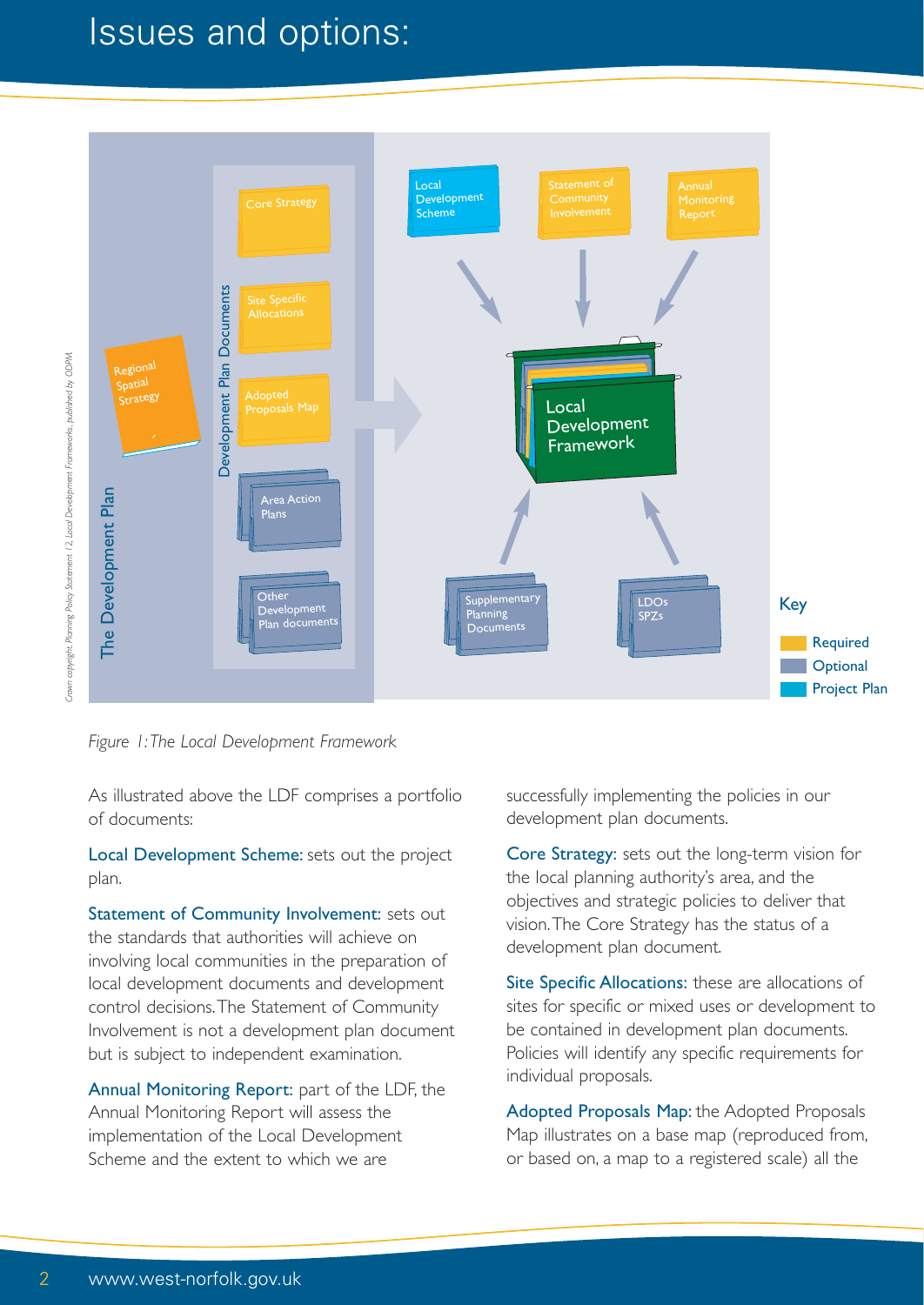policies in Development Plan Documents, together with any saved policies.We must revise it as we adopt each new Development Plan Document, and it should always reflect the up-todate planning strategy for the area. Our proposals for changes to the Adopted Proposals Map accompany Development Plan Documents we submit to the Secretary of State.

Area Action Plans: these are used to provide a planning framework for areas of change and areas of conservation. Area Action Plans have the status of Development Plan Documents.

Supplementary Planning Documents: these provide extra information about policies in Development Plan Documents.They do not form part of the Development Plan and are not subject to independent examination.

Local Development Order (LDO): this allows local planning authorities to introduce local permitted development rights.

Simplified Planning Zones (SPZ): these grant planning permission for the types of development specified, subject to any conditions or limitations attached.

Regional Spatial Strategy: this sets out the region's policies for the development and use of land and forms part of the development plan for local planning authorities.

This issues paper mainly seeks views on the Core Strategy. This strategy sets the overall vision for the borough's development and contains strategic development policies that will help to achieve this vision. For example there may be policies that state the level and type of development within villages and the major towns in the borough. However, the strategy does not allocate individual sites for development.This will happen in the document called Site Specific Allocations. We shall produce another issues paper to deal with this subject. However, it is appropriate for people to comment at this stage on the general geographical area where development should take place; in other words, in which towns and villages or areas.

#### **How does the LDF differ from the Local Plan?**

The LDF is a spatial planning document. Spatial planning goes beyond traditional land-use planning. It integrates policies for the development and use of land with other policies and programmes that influence the character of places and how they can function.This may mean including policies in the LDF that may not be wholly deliverable through land-use planning and that we may need to implement by other means.



#### **What timescale are we working towards for replacing the Local Plan with the LDF?**

The Local Development Scheme (project plan) was approved in April 2005. It is available on our web site at www.west-norfolk.gov.uk or in printed form. This sets out the production plan of all the documents the Council will be producing as part of the LDF, in the next three years.The first stage of the process is to consult the public, developers, stakeholders and other interested parties on the development of the Core Strategy. An issues paper to inform the possible review of the Local Plan was produced and distributed in September 2001.The responses to that paper have helped to inform this issues and options paper.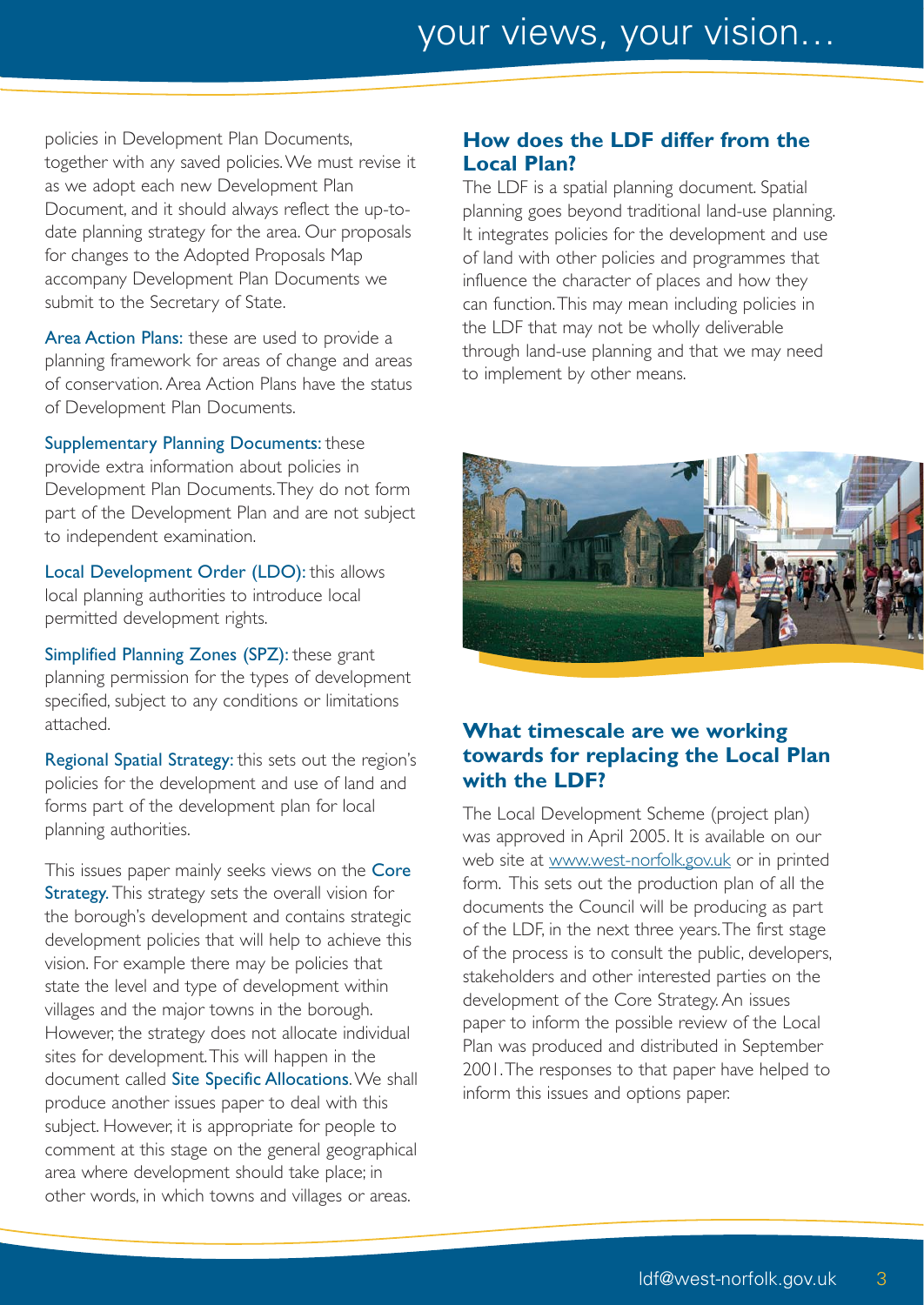### Issues and options:

*Table 1 Timescale for the production of the LDF*

| Document title                                      | Date for pre-submission<br>consultation | Dates for public<br>participation on<br>preferred options | Date for submission<br>to Secretary of State | Proposed date<br>for adoption |
|-----------------------------------------------------|-----------------------------------------|-----------------------------------------------------------|----------------------------------------------|-------------------------------|
| <b>Statement of Community</b><br><b>Involvement</b> | April-August 2005                       | September-<br>October 2005                                | December 2005                                | April 2006                    |
| Core Strategy                                       | June-October 2005                       | November 2005-<br>January 2006                            | November 2006                                | January 2008                  |
| <b>Site Specific Allocations</b><br>& Policies      | June-October 2006                       | November 2006-<br>January 2007                            | December 2007                                | January 2009                  |
| <b>Adopted Proposals Map</b>                        | Updated as documents<br>are adopted     |                                                           |                                              | <b>January 2008/09</b>        |

This Issues and Options Paper is the first stage in the process and is accompanied by several consultation events. Our aim is to consult people on their vision for the borough and to listen to their views *at an early stage*, thereby producing better policies and avoiding the need for formal objections to the plan. Some consultation events have already taken place to help us prepare this paper, and various studies and other events are planned during the summer. Once we have assessed the responses, we shall produce a Preferred Options Paper that will outline the specific policy direction of the Core Strategy.This will again be accompanied by consultation events, which will be advertised.

#### **What studies have we done so far?**

The Council has done various background studies to help us produce the LDF.These are:

- **Strategic Flood Risk Assessment (SFRA)**
- Urban Renaissance Strategy for King's Lynn
- Housing Needs Study
- Biodiversity Study
- Air quality assessments
- Strategy for Playing Pitches & Other Outdoor Facilities in King's Lynn and West Norfolk
- **Landscape Character Areas**
- Urban Capacity Study (assesses the amount of previously developed land in the borough).

Studies due to be done include:

- Retail and Leisure Study
- **•** Employment Study.

There are also various existing plans and strategies that provide useful information on spatial development.These include:

- Norfolk Coast (Area of Outstanding Natural Beauty (AONB) Management Plan – produced March 2004, plan period 2004-2009
- King's Lynn Town Centre Strategy produced 1998, requires reviewing and updating
- Shoreline Management Plans.

We undertake other studies when needed.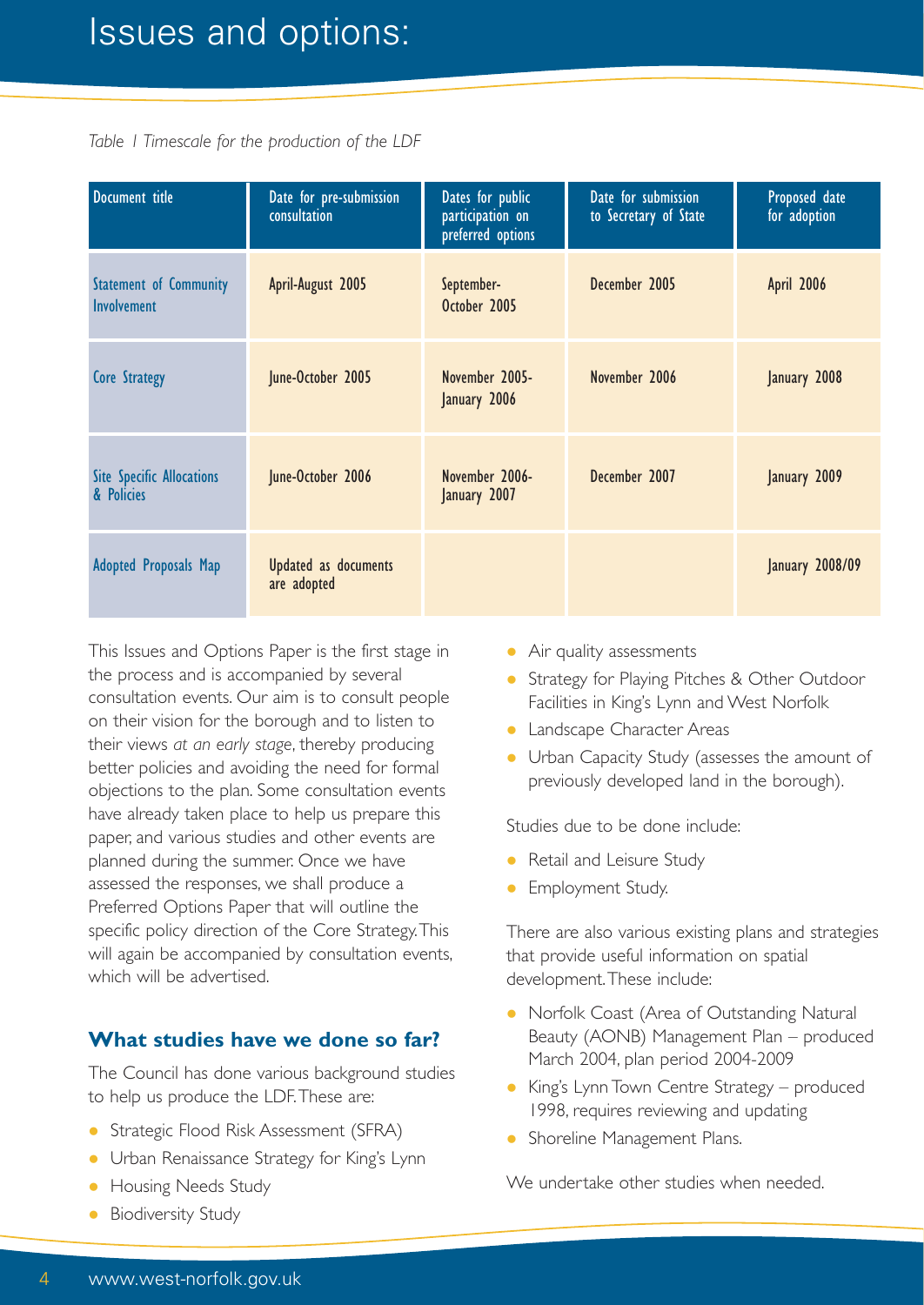## your views, your vision…

#### **What issues has the Council been told are important so far?**

We analysed the results from the village workshops and the Local Plan issues paper and have learned that the following things are important to you for the future:

#### **Community**

- Keep local identity
- Promote our history
- Encourage community centres
- Village plans
- Scouts, Brownies and other clubs.

#### Community safety

- Better policing
- Crime prevention
- Reduce fear of crime
- Enforce parking restrictions
- Traffic calming
- Street lighting
- More use of CCTV.

#### General planning

- Have clear planning guidelines
- Restrict changes of use
- Restrict development
- No major development in some villages
- Economic development
- More employment opportunities especially in villages and towns
- **•** Encourage traditional employment
- Widen the economic base
- Promote home working
- Provide opportunities for small business workshops
- Encourage information technology businesses
- Help village shops and post offices to survive
- King's Lynn town centre redevelopment should be a priority.

#### Environment

- Encourage renewable energy such as the Swaffham wind turbine
- **•** Locally distinctive design
- Remove or put underground overhead wires and cables in villages
- General maintenance of our environment
- Street cleaning
- More trees
- Covers for street lights
- Care, preservation and restoration of the environment
- Recycling



- Protection of spaces and common land
- Improve sea defences
- Develop waterfronts
- Design of telecommunication masts; mast sharing.

#### **Facilities**

- Maintain community facilities such as schools, post offices, social clubs, shops, youth clubs, village halls, banks
- **Improve services such as medical facilities, local** health centres, and collection of medicines
- **•** Facilities for disabled people
- Gas supply more needed
- Sports and recreation facilities such as playing fields, open spaces and children's play areas
- **•** Facilities for teenagers
- Internet cafes.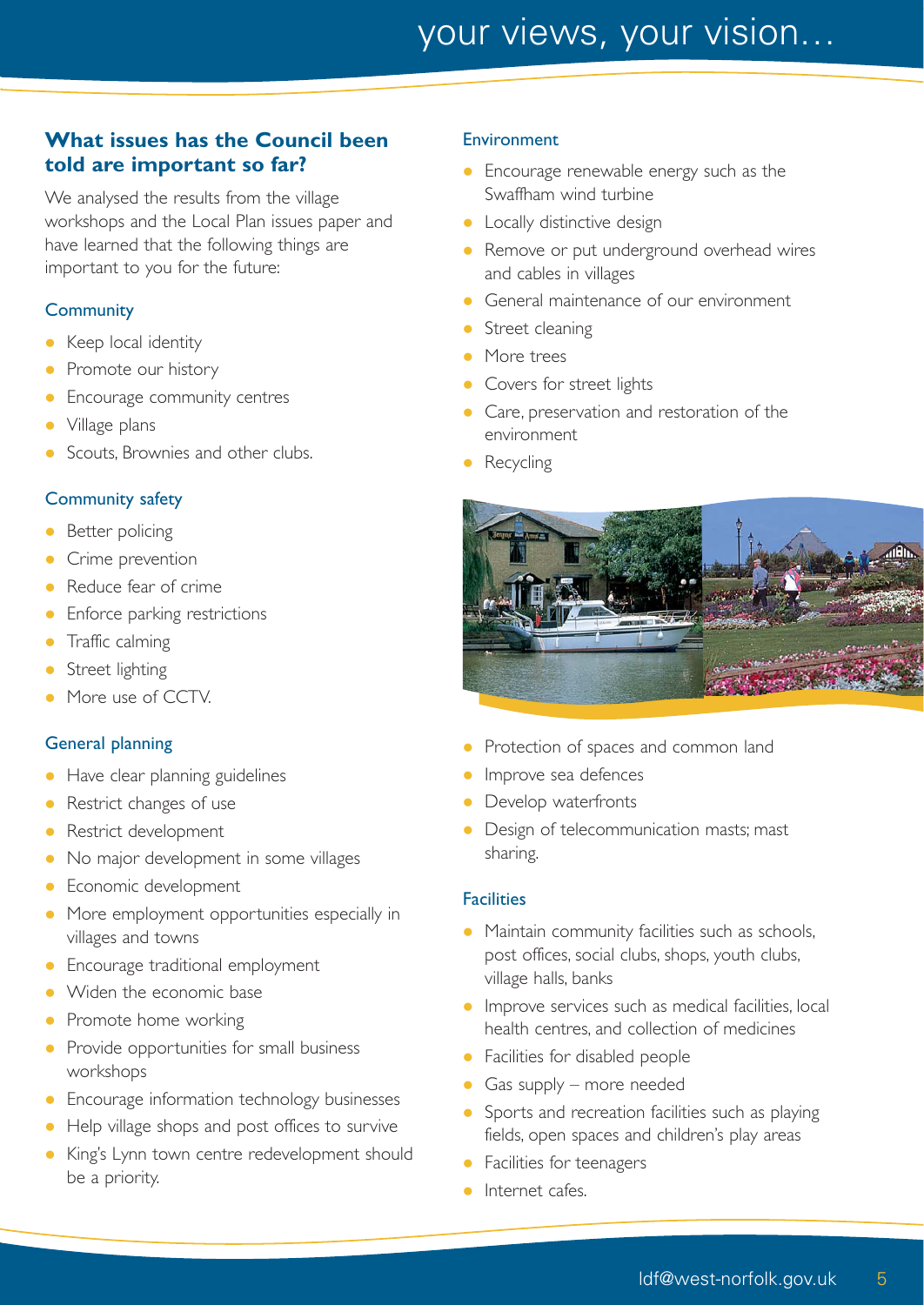### Issues and options:

#### **Housing**

- More affordable housing
- Housing for young people and elderly
- Starter homes
- Too many people retiring from work and buying homes in villages, creating an imbalance in the population
- Control development in some areas and enable some growth in other areas
- Redevelop existing sites before building new
- Maintain village identities
- Too many second homes.

#### Tourism

- Increase tourism industry
- Develop the Downham Market Relief Channel and make more use of the water front.

#### **Transport**

- Traffic calming
- **Bus services including supermarket buses**
- **•** Dial-a-ride
- Public transport
- Cycle paths
- Car parking
- Control speed limits
- Maintain roads and footpaths but avoid overurbanisation of rural routes
- Safe footpaths and cycleways

Not all of these can be assisted or achieved in the LDF, but they may link to other work by the Borough or County Council or other organisations.

#### **Emerging vision for the new plan**

These are the new plan's main points:

- Maintain, protect and enhance the special qualities of the borough that contribute towards our distinctiveness and quality of life, especially our coast, countryside, landscape, habitats, historic and architectural heritage.
- Enable new development that respects the distinctiveness of our area while maximising the potential of our towns.
- Make our towns, villages, facilities and services more accessible by a range of means of transport other than the car.
- Provide adequate and appropriate opportunities for housing, jobs, shopping, leisure and tourism activities and to create a thriving and sustainable economy.
- Develop King's Lynn as a sub-regional centre a major centre for housing, commercial, employment and leisure activities serving West Norfolk.
- Promote sustainable development, using sustainable construction methods, making more use of previously developed land and using land more efficiently in locations with good services.
	- Q. Do you support this vision?
	- Q. Have we missed anything?

#### **What does the vision mean for the LDF?**

Using our knowledge of local concerns and other key planning issues in national and regional guidance, the following issues are emerging as important in shaping the overall strategy of the new plan.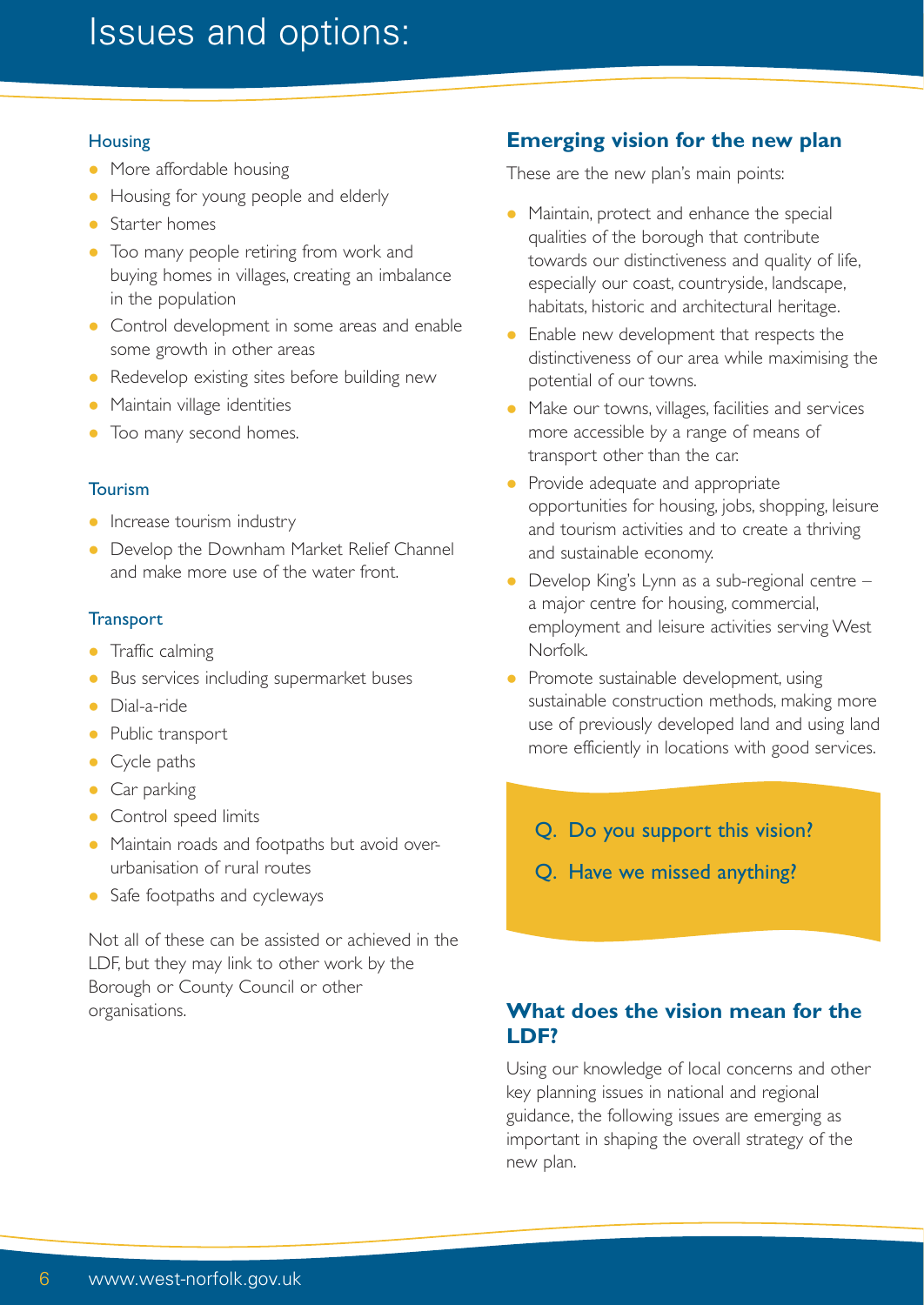#### West Norfolk's local identity and distinctiveness is important

Through the LDF we should try to develop policies that:

- recognise that places have both differences and similarities;
- **•** recognise what makes places special and distinct;
- **•** protect and enhance what is special and ensure that new development is sympathetic to these special qualities;
- **e** encourage good design and seek to improve the attractiveness of places.

#### Housing provision should be appropriate to what people in West Norfolk need and can afford

Through the LDF we should try to develop policies that:

- **•** ensure an adequate supply of housing;
- **e** encourage a mix of size and types of housing;
- **•** provide a supply of affordable housing in our towns and villages;
- allocate most new housing to previously developed land and buildings;
- discourage second-home owners in areas where this is a problem;
- provide adequate sites for travellers;
- **•** foster a sense of community and avoid social exclusion.

#### Crime and nuisance concern the people of West Norfolk

Through the LDF we should try to:

**c** consider ways of meeting these problems through the design and layout of new building developments to help create safer environments.

There is a Community Safety Strategy for West Norfolk.

#### West Norfolk's local facilities and services are important in helping meet the needs of local people

Through the LDF we should develop policies that:

- find out what facilities and services exist;
- seek to help core village services through planning;
- **e** encourage and assist appropriate new facilities, services and jobs;
- plan for sufficient infrastructure (roads etc) for development;
- **•** seek to ensure that necessary infrastructure is provided.



#### Develop a safe and good transport system

Through the LDF we should develop policies that:

- reduce the need to travel:
- encompass the policies and proposals of Norfolk's Local Transport Plan and other transport strategies;
- recognise the special needs of residents in the rural areas of the borough.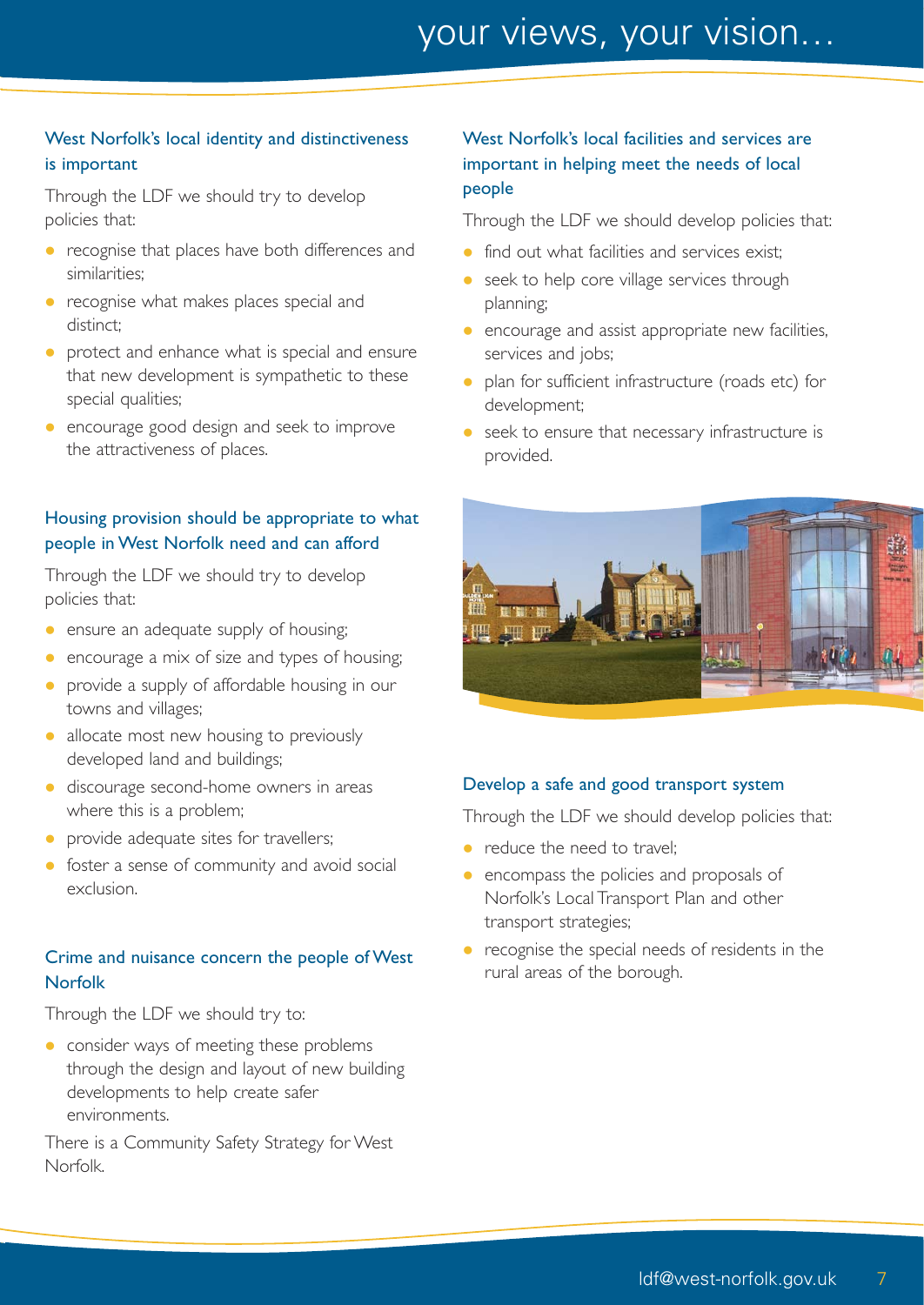#### Enable the development of a prosperous and diverse local economy

Through the LDF we should develop policies that:

- **•** provide land for commercial development in the right location;
- **•** facilitate investment:
- provide clear planning guidelines;
- **•** promote West Norfolk as a place to locate high-quality business enterprises that are compatible with the locality.

#### Developing a good telecommunications system is an essential part of the future for West Norfolk

Through the LDF we should develop policies that:

- **•** seek linkages to information and communications technology, including broadband;
- **I** limit the effects of telecommunication masts.

#### West Norfolk's opportunities for tourism, sport, recreation and culture are important to our well-being and local economy

Through the LDF we should develop policies that:

- assist accessibility to opportunities for everyone through transport measures and through providing facilities for people with disabilities;
- **•** encompass the aims of the borough's Local Cultural Strategy.

#### Improve the health and well-being of local residents

Through the LDF we should try to:

- encourage cycling and walking;
- **•** provide additional open space, parks and sports and recreational facilities.

#### West Norfolk's countryside should be protected for its own sake while enabling rural diversification

Through the LDF we should develop policies that:

- protect and enhance our landscapes;
- **•** reflect the aims of the Biodiversity Action Plan to encourage biodiversity;
- **•** enable appropriate businesses to develop;
- reflect the character of the rural areas;
- **•** encourage a high quality of design in new development;
- **•** emphasise the importance of protecting the statutory designated sites such as the Wash and our Areas of Outstanding Natural Beauty.

#### King's Lynn should be the focus for major new development

Through the LDF we should develop policies that:

- define the urban area of King's Lynn;
- make best use of previously developed land and buildings;
- identify appropriate locations for different types of development;
- underpin the town centre's vitality and viability;
- **•** promote the development of the Nar Ouse Regeneration Area;
- **•** develop an Urban Renaissance Strategy for King's Lynn.

#### New development in Downham Market and Hunstanton should be appropriate to their roles and functions

Through the LDF we should develop policies that:

- **•** understand the towns' roles and functions:
- point out opportunities for new development, making best use of previously developed land and buildings;
- ensure that development is accompanied by the appropriate infrastructure.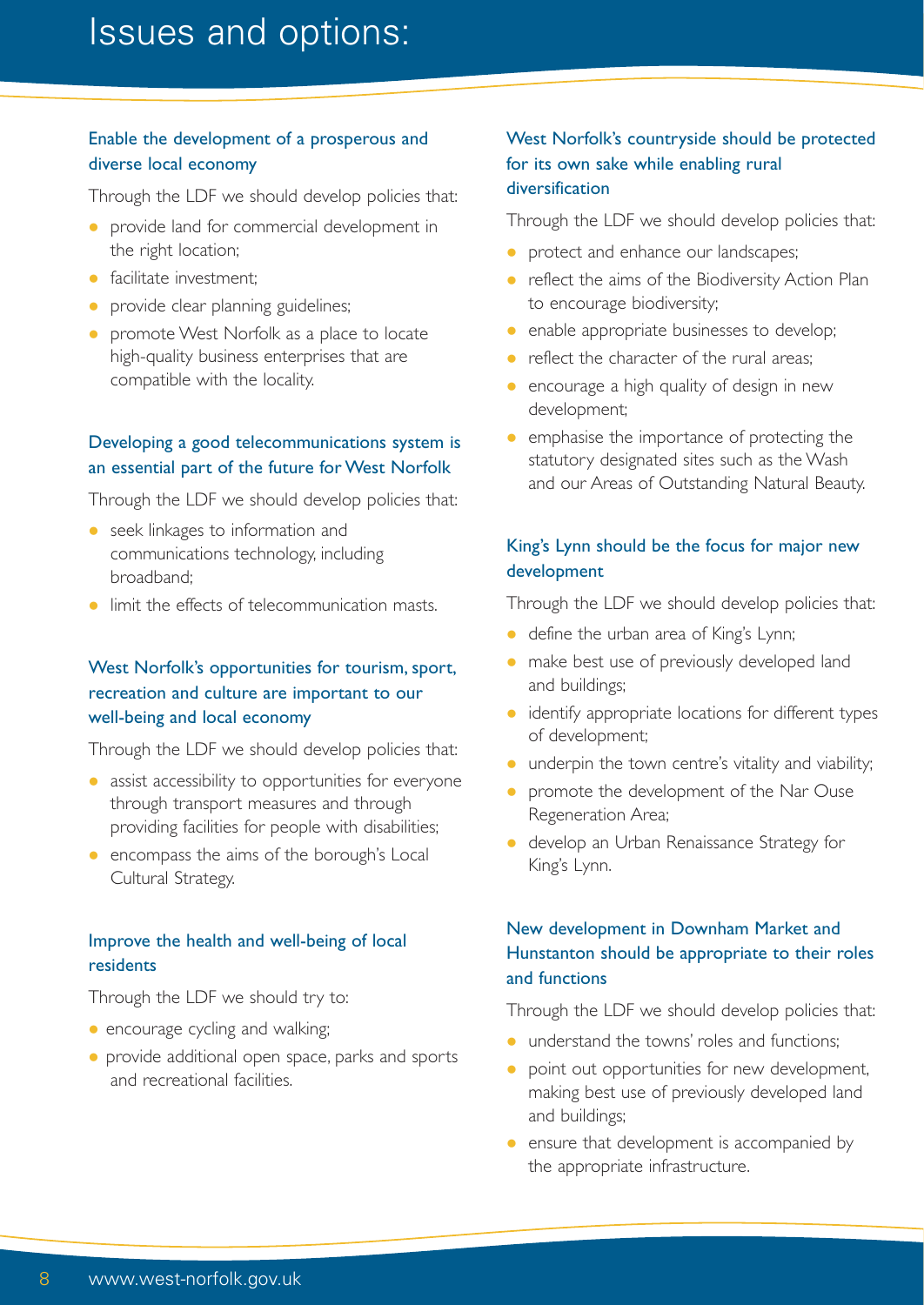#### The local identity of West Norfolk's villages should be recognised

Through the LDF we should develop policies that:

- understand the differences of character, for example the size, form and function, of villages;
- encourage the location of individual or smallscale development on previously developed land and buildings in villages;
- **e** encourage environmental improvements;
- **•** identify Village Service Centres. These are villages that have significant services and/or can accommodate growth.

#### West Norfolk has many low-lying areas that may be at risk from sea and river flooding

Through the LDF we should develop policies that:

- **·** direct development away from areas of flood risk except where these sites are of strategic importance and can be defended to the appropriate standard;
- protect and enhance flood defences.

Demand for energy is increasing – energyefficiency measures will help to limit this increase, and renewable energy will be an important source to meet the demand

Through the LDF we should develop policies that:

- $\bullet$  reduce the need to travel, where possible, as a national response to global warming;
- encourage the use of energy-efficient design, materials and layouts for new development as appropriate;
- encourage the use of renewable energy sources;
- allow wind-turbine development in areas where it has a minimum impact on the landscape.

#### Make efficient use of water and other natural resources

Through the LDF we should develop policies that:

your

- encourage water conservation;
- encourage the recovery of contaminated land;
- address air quality management issues;
- seek to protect the best and most versatile agricultural land;
- promote recycling.



Q. Do you agree that the LDF should do all the things we have proposed here?

Q. Are there other issues that we should consider as part of the new plan's overall strategy?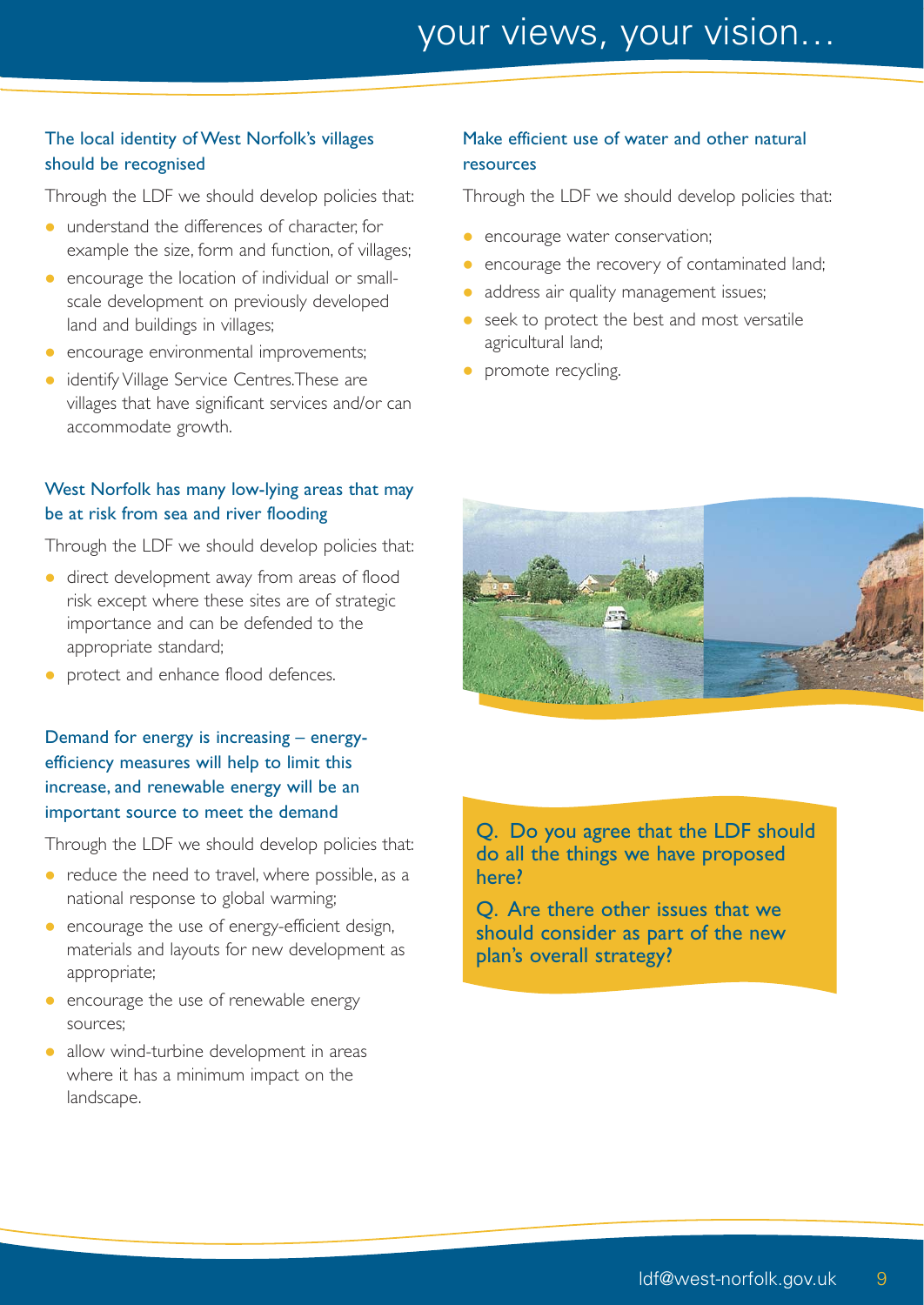#### **Development options**

For the future development of the borough and particularly housing allocations, there are three basic directions that could be taken.The following give various options.These are meant to give a basic idea of the development strategies that could be implemented.

#### **Option 1: Concentrated strategy**

• A concentrated development strategy, where King's Lynn would be developed as a subregional centre.

King's Lynn would be the focus for housing development, mainly in the town centre but with a limited amount on greenfield land (greenfield land is land not previously developed). A significant regeneration strategy would be adopted in King's Lynn with an emphasis on reducing traffic congestion.This would involve significant public and private investment. Downham Market and Hunstanton would also receive housing allocations appropriate to their size. Leisure, retail and employment development would be promoted in all three centres in ways that are appropriate to their function. Support for the tourism economy would be particularly promoted in Hunstanton, but there would also be support for diversifying the economy. Housing development is allowed in the villages only where this is necessary such as affordable housing, but commercial activities which provide local services and local employment are encouraged.

#### Comment

Option 1 is the most sustainable option<sup>1</sup>. It is in line with national Government policy, the Regional Spatial Strategy and our Corporate Policy. It directs housing development to brownfield land (brownfield land means previously developed land) in the major service centre in the borough. It aims to regenerate King's Lynn and provide for the expansion of Downham Market and Hunstanton.

It recognises the local distinctiveness of each of the towns and seeks to restrict development in the villages which could change their character. However, it allows for limited development in the villages which may be required to sustain local services and provide affordable housing.

#### **Option 2:Town growth strategy**

**• King's Lynn, Downham Market and** Hunstanton would be areas for major growth.

There would be significant allocations of land for housing in Downham Market and Hunstanton, both re-using land but also allowing building on greenfield sites.There would need to be a large amount of investment from the public and private sectors. Hunstanton would be promoted as a tourism destination and an area for other business opportunities, thereby diversifying the economy. Downham Market's retail and employment sectors would need to grow significantly. Housing development would be allowed in the villages only where this is necessary, such as for affordable housing, but commercial activities that provide local services and local employment would be encouraged.

#### **Comment**

Option 2 is not favoured by the Council. Option 2 is the second most sustainable option. It allows for significant development in all three major towns in the borough.This would certainly mean that significant amounts of greenfield land would have to be used and would not re-use land available in King's Lynn.The level of housing development proposed for Hunstanton could change its character as a tourism destination and Downham Market would undergo further major expansion. The potential role of King's Lynn as a subregional centre would be undermined and there may not be enough development proposed in King's Lynn to provide the necessary attractions that would help regenerate West Norfolk as a whole.

<sup>1</sup>*Development that meets the needs of the present without compromising the ability of future generations to meet their own needs*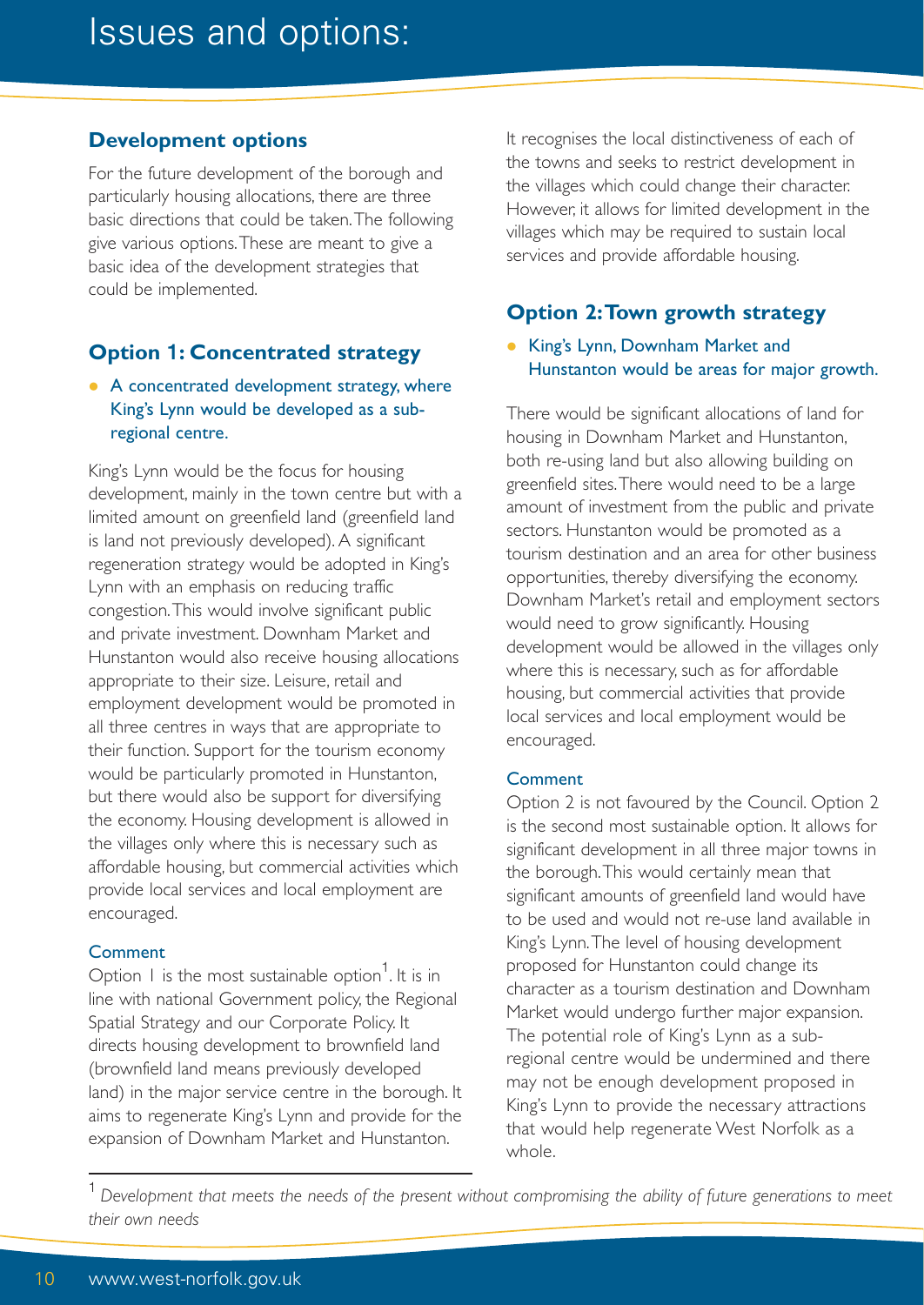#### **Option 3: Geographic spread**

• Development would be more evenly distributed across the Borough.

King's Lynn, Downham Market and Hunstanton would receive housing allocations but less than in options 1 and 2.Villages that could accommodate growth would be identified and these would receive housing allocations.This would help and encourage the local economy in these areas and support existing shops and local services, but there may be a need for allocations of greenfield land in villages to cope with this expansion. King's Lynn would remain a significant town in the locality but would not grow substantially and the services it provides would not change, especially in the retail and entertainment sectors. Downham Market and Hunstanton would grow slightly.To cope with the increased growth in the villages, there would need to be expansion of existing services there or increased commuting to King's Lynn, Downham Market and Hunstanton.

#### **Comment**

Option 3 is not favoured by the Council.This is the least sustainable option. It would result in substantial development in rural locations, which may not have the required services and employment opportunities, resulting in an increasing need to travel. It may require use of greenfield land and would fail to re-use substantial amounts of available land in the towns.This level of development would change the character of the villages and would hinder the development of King's Lynn as a major service centre.

Q.Which option do you think is the best?

Q. Are there any other options?

#### **What does the Council do next?**

This updated Issues and Options Paper will generate views and opinion about the borough's future development.This, along with other technical studies and consultation events, will give us enough information to produce a Preferred Options Paper.The Preferred Options Paper will state the Council's preferred overall strategy for the future development of the borough in more detail. Again, we shall put this out to general consultation and everyone will have the opportunity to comment.This will be accompanied by public consultation events. Once we have considered the comments from



this stage, we will publish a Core Strategy. Objections to the Core Strategy at this stage will be heard by a Government Inspector at an examination. After the inspector's binding report, we can adopt the Core Strategy.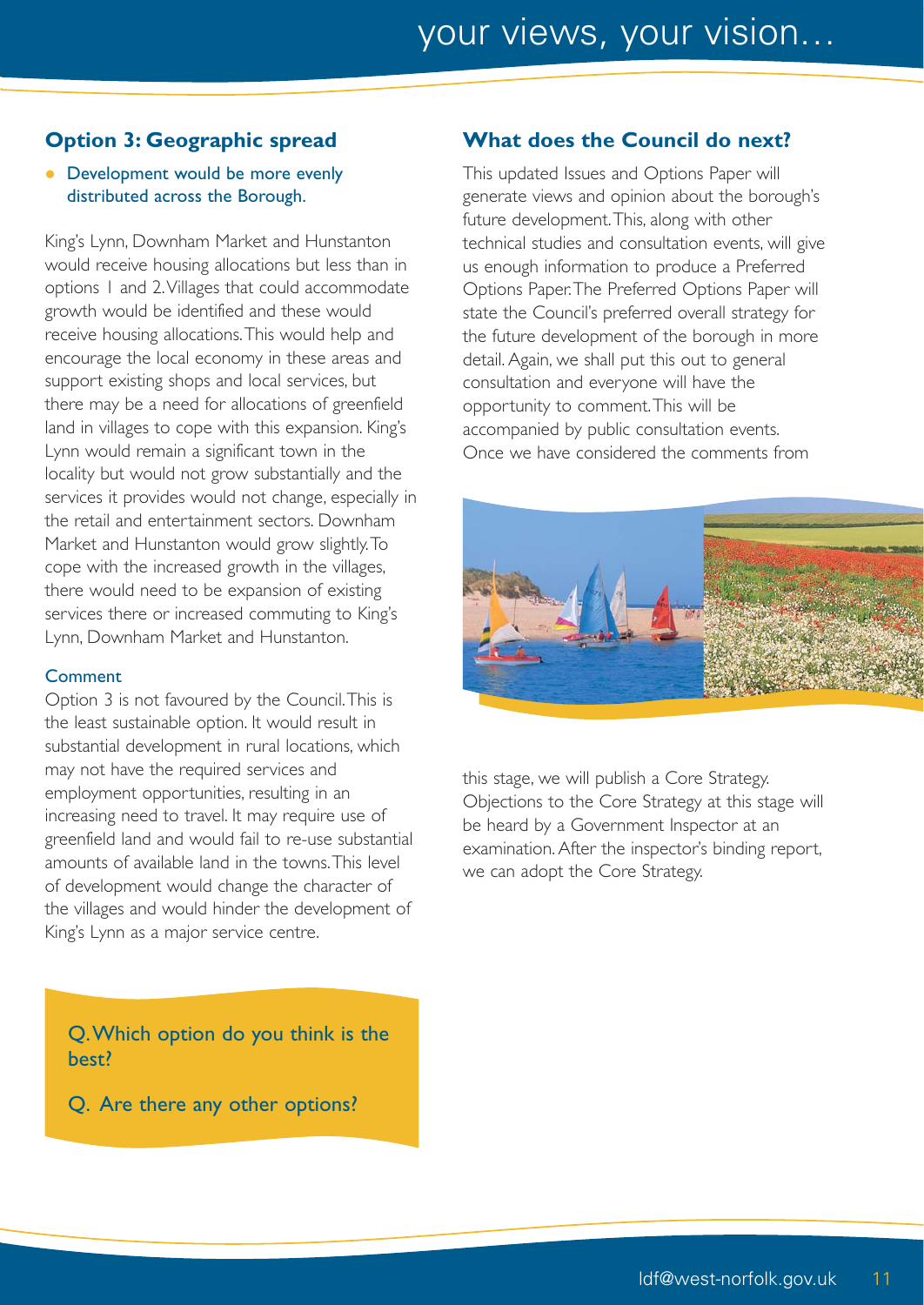#### **So what do you need to do now?**

It is important for us to know your views on future development in the borough. A reply sheet is attached. Please comment on the questions asked and any other matter that you think is important. Alternatively comments can be emailed to ldf@west-norfolk.gov.uk

The plan's progress and next consultation stage can be followed on www.west-norfolk.gov.uk

However if you would like to be sent a letter updating you on progress, then please let us know on the reply sheet.